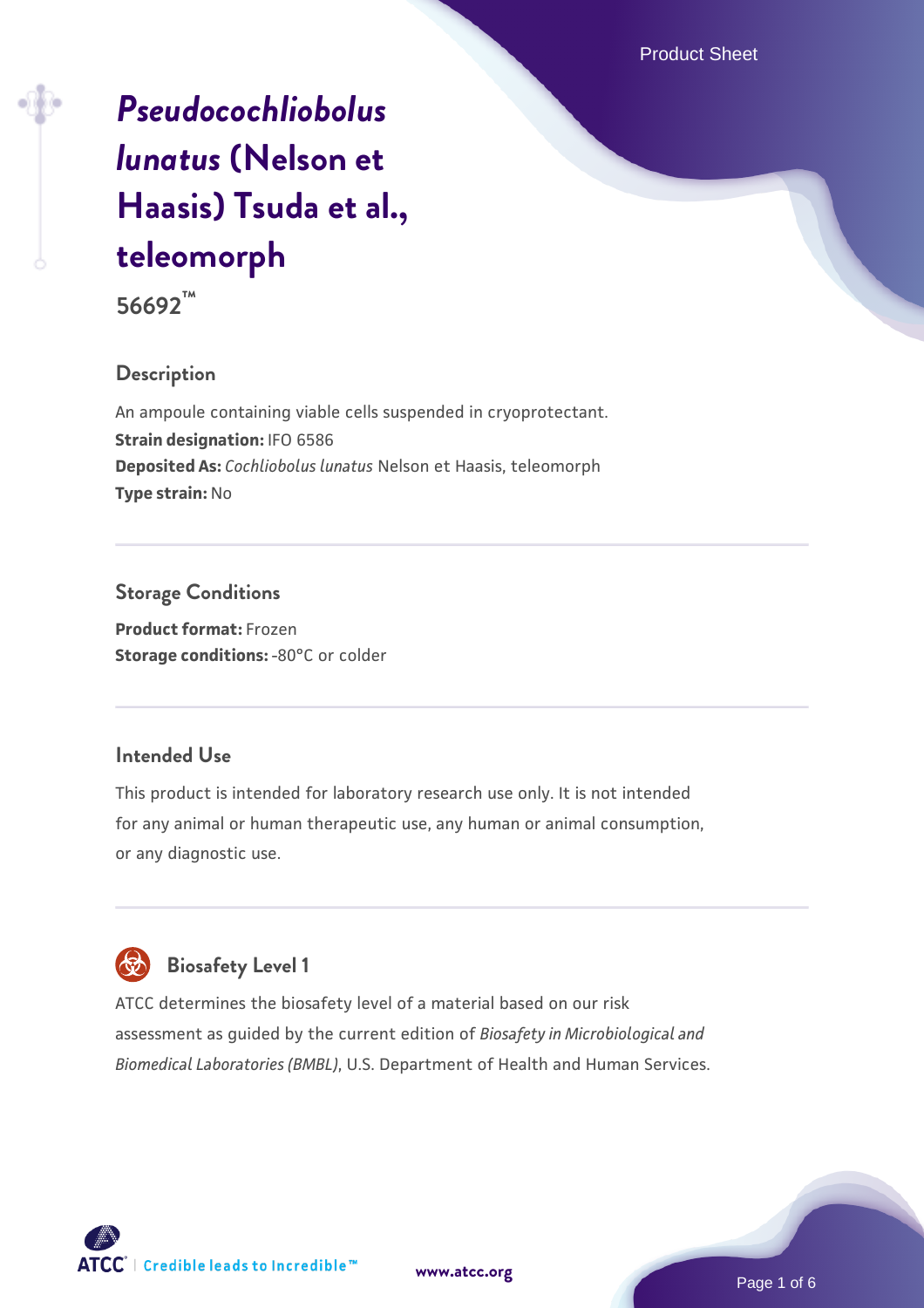# **[Pseudocochliobolus lunatus](https://www.atcc.org/products/56692) [\(Nelson et Haasis\) Tsuda et](https://www.atcc.org/products/56692) Product Sheet Product Sheet [al., teleomorph](https://www.atcc.org/products/56692) 56692**

It is your responsibility to understand the hazards associated with the material per your organization's policies and procedures as well as any other applicable regulations as enforced by your local or national agencies.

ATCC highly recommends that appropriate personal protective equipment is always used when handling vials. For cultures that require storage in liquid nitrogen, it is important to note that some vials may leak when submersed in liquid nitrogen and will slowly fill with liquid nitrogen. Upon thawing, the conversion of the liquid nitrogen back to its gas phase may result in the vial exploding or blowing off its cap with dangerous force creating flying debris. Unless necessary, ATCC recommends that these cultures be stored in the vapor phase of liquid nitrogen rather than submersed in liquid nitrogen.

# **Certificate of Analysis**

For batch-specific test results, refer to the applicable certificate of analysis that can be found at www.atcc.org.

#### **Growth Conditions**

**Medium:**  [ATCC Medium 338: Potato sucrose agar](https://www.atcc.org/-/media/product-assets/documents/microbial-media-formulations/3/3/8/atcc-medium-338.pdf?rev=46546b6f4a85482b856b30458c18db73) **Temperature:** 24°C

## **Handling Procedures**

**Frozen ampoules** packed in dry ice should either be thawed immediately or stored in liquid nitrogen. If liquid nitrogen storage facilities are not available,

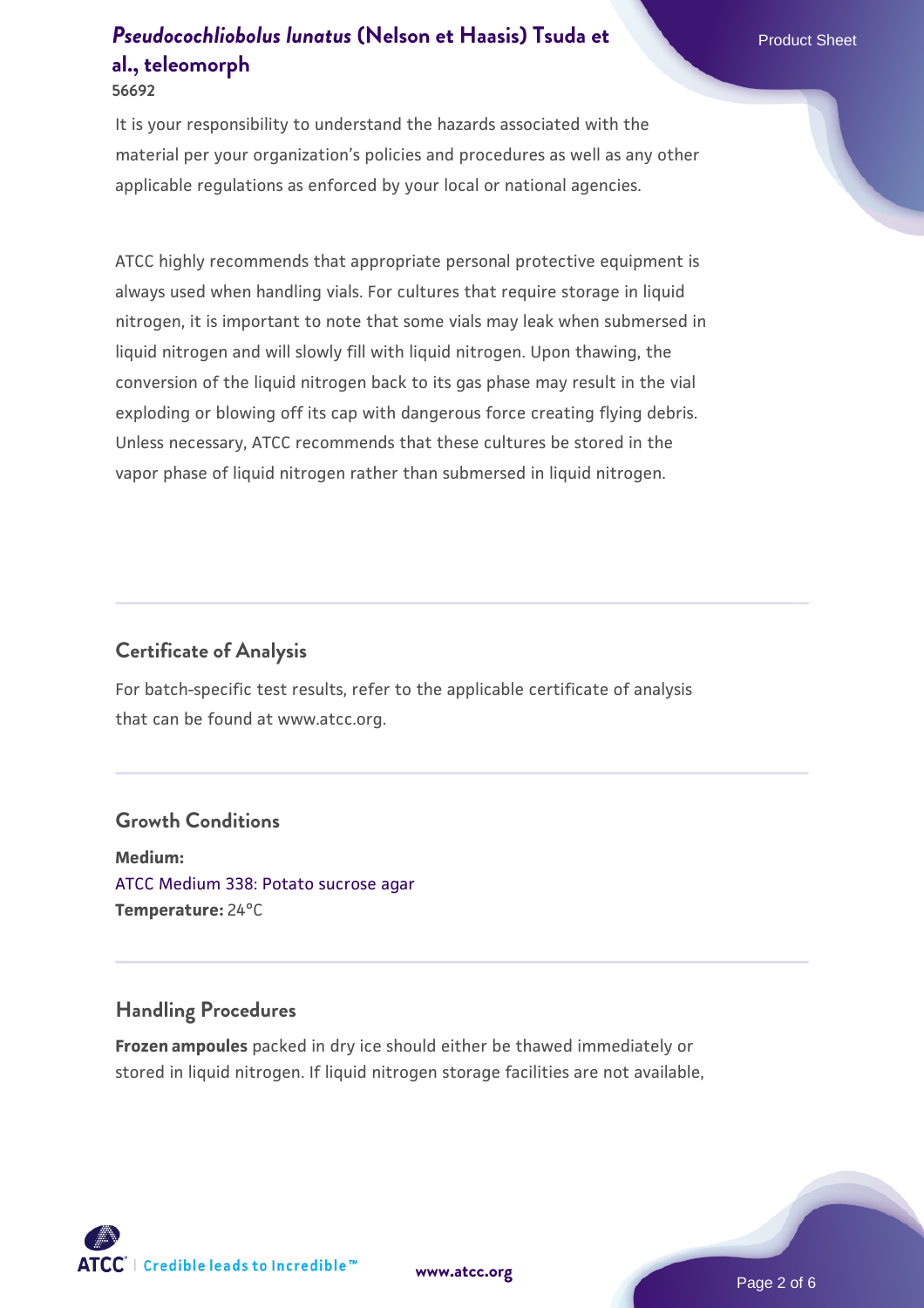# **[Pseudocochliobolus lunatus](https://www.atcc.org/products/56692) [\(Nelson et Haasis\) Tsuda et](https://www.atcc.org/products/56692) Product Sheet Product Sheet [al., teleomorph](https://www.atcc.org/products/56692)**

#### **56692**

frozen ampoules may be stored at or below -70°C for approximately one week. **Do not under any circumstance store frozen ampoules at refrigerator freezer temperatures (generally -20°C)**. Storage of frozen material at this temperature will result in the death of the culture.

- 1. To thaw a frozen ampoule, place in a **25°C to 30°C** water bath, until just thawed **(approximately 5 minutes)**. Immerse the ampoule just sufficient to cover the frozen material. Do not agitate the ampoule.
- 2. Immediately after thawing, wipe down ampoule with 70% ethanol and aseptically transfer at least 50 µL (or 2-3 agar cubes) of the content onto a plate or broth with medium recommended.
- 3. Incubate the inoculum/strain at the temperature and conditions recommended.
- 4. Inspect for growth of the inoculum/strain regularly for up to 4 weeks. The time necessary for significant growth will vary from strain to strain.

#### **Notes**

 Additional information on this culture is available on the ATCC web site at www.atcc.org.

## **Material Citation**

If use of this material results in a scientific publication, please cite the material in the following manner: *Pseudocochliobolus lunatus* (Nelson et Haasis) Tsuda et al., teleomorph (ATCC 56692)

# **References**

References and other information relating to this material are available at www.atcc.org.

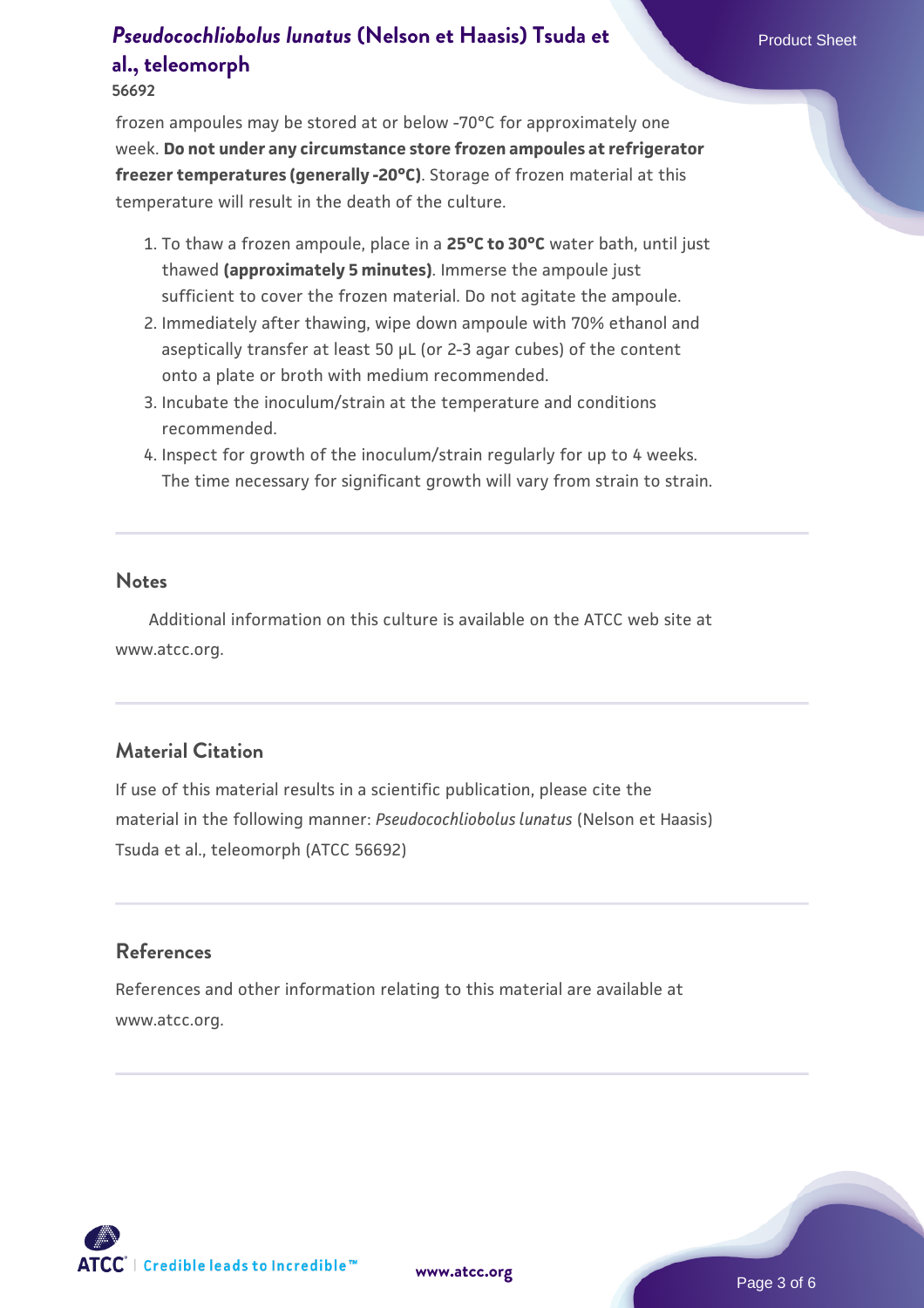# **[Pseudocochliobolus lunatus](https://www.atcc.org/products/56692) [\(Nelson et Haasis\) Tsuda et](https://www.atcc.org/products/56692) Product Sheet Product Sheet [al., teleomorph](https://www.atcc.org/products/56692) 56692**

#### **Warranty**

The product is provided 'AS IS' and the viability of ATCC<sup>®</sup> products is warranted for 30 days from the date of shipment, provided that the customer has stored and handled the product according to the information included on the product information sheet, website, and Certificate of Analysis. For living cultures, ATCC lists the media formulation and reagents that have been found to be effective for the product. While other unspecified media and reagents may also produce satisfactory results, a change in the ATCC and/or depositor-recommended protocols may affect the recovery, growth, and/or function of the product. If an alternative medium formulation or reagent is used, the ATCC warranty for viability is no longer valid. Except as expressly set forth herein, no other warranties of any kind are provided, express or implied, including, but not limited to, any implied warranties of merchantability, fitness for a particular purpose, manufacture according to cGMP standards, typicality, safety, accuracy, and/or noninfringement.

### **Disclaimers**

This product is intended for laboratory research use only. It is not intended for any animal or human therapeutic use, any human or animal consumption, or any diagnostic use. Any proposed commercial use is prohibited without a license from ATCC.

While ATCC uses reasonable efforts to include accurate and up-to-date information on this product sheet, ATCC makes no warranties or representations as to its accuracy. Citations from scientific literature and patents are provided for informational purposes only. ATCC does not warrant that such information has been confirmed to be accurate or complete and the customer bears the sole responsibility of confirming the accuracy and completeness of any such information.

This product is sent on the condition that the customer is responsible for and assumes all risk and responsibility in connection with the receipt, handling,



**[www.atcc.org](http://www.atcc.org)**

Page 4 of 6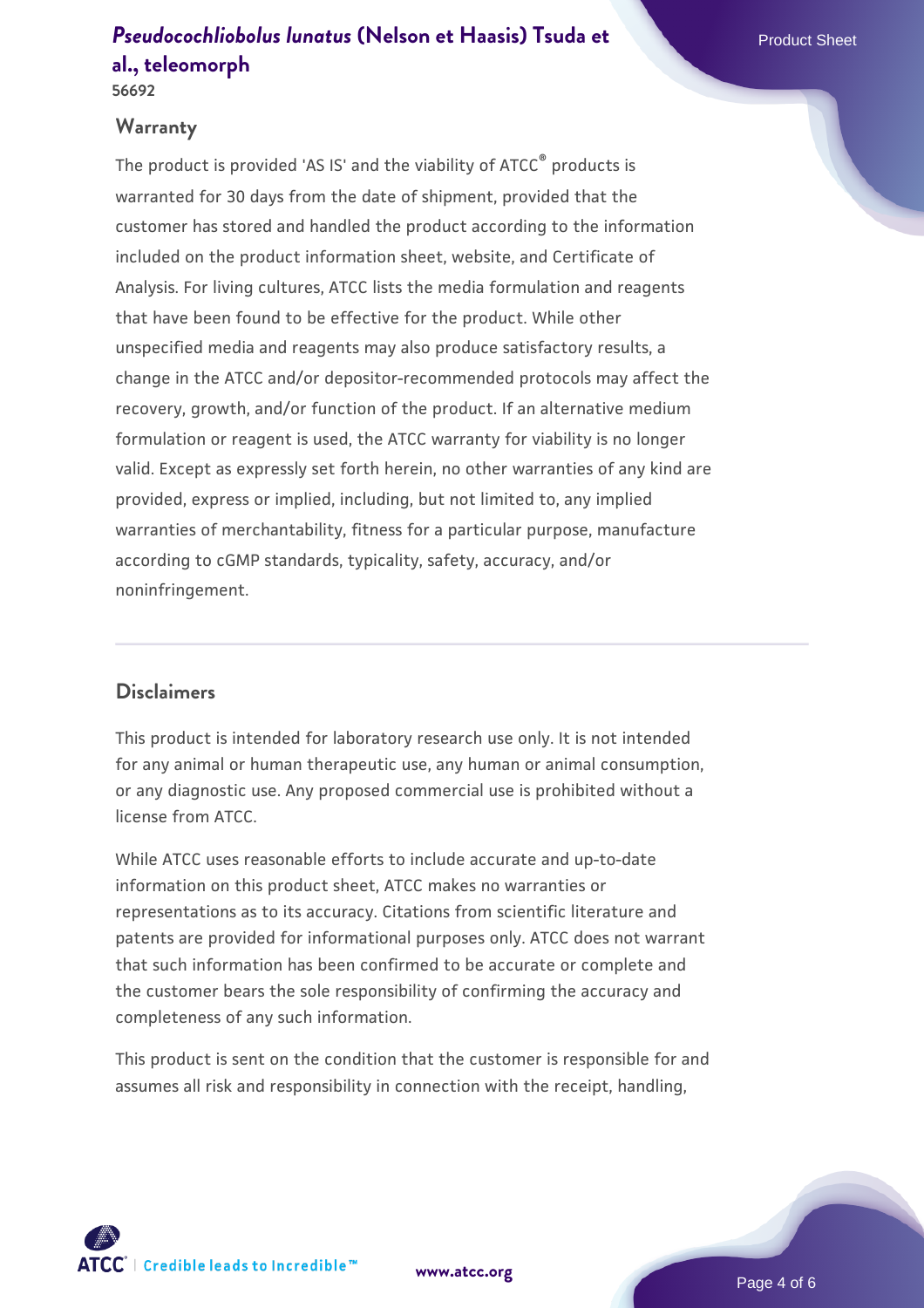**56692**

storage, disposal, and use of the ATCC product including without limitation taking all appropriate safety and handling precautions to minimize health or environmental risk. As a condition of receiving the material, the customer agrees that any activity undertaken with the ATCC product and any progeny or modifications will be conducted in compliance with all applicable laws, regulations, and guidelines. This product is provided 'AS IS' with no representations or warranties whatsoever except as expressly set forth herein and in no event shall ATCC, its parents, subsidiaries, directors, officers, agents, employees, assigns, successors, and affiliates be liable for indirect, special, incidental, or consequential damages of any kind in connection with or arising out of the customer's use of the product. While reasonable effort is made to ensure authenticity and reliability of materials on deposit, ATCC is not liable for damages arising from the misidentification or misrepresentation of such materials.

Please see the material transfer agreement (MTA) for further details regarding the use of this product. The MTA is available at www.atcc.org.

# **Copyright and Trademark Information**

© ATCC 2021. All rights reserved.

ATCC is a registered trademark of the American Type Culture Collection.

# **Revision**

This information on this document was last updated on 2021-05-19

# **Contact Information**

ATCC 10801 University Boulevard Manassas, VA 20110-2209 USA